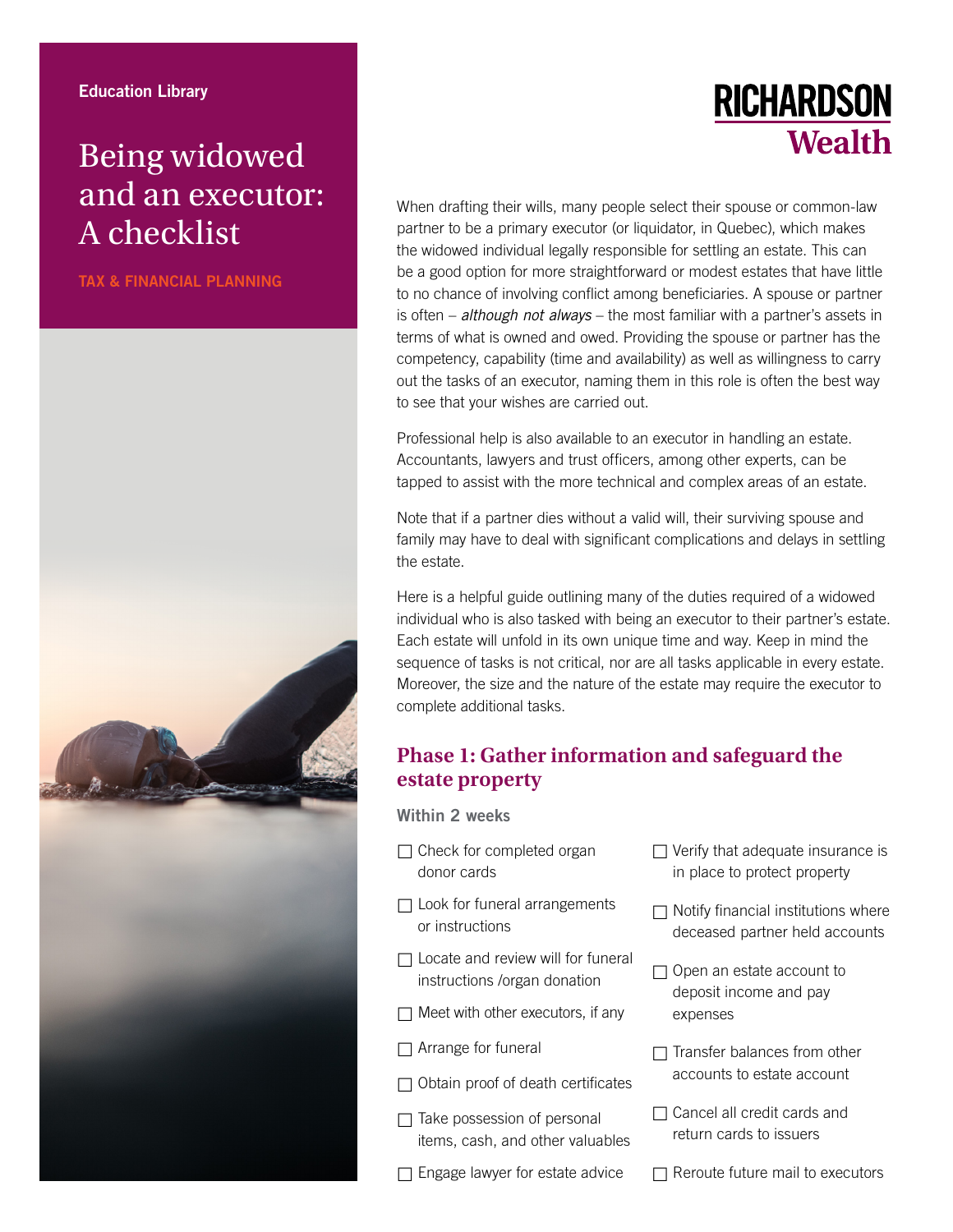#### Within 1 month

- $\Box$  Plan for ongoing, regular communications with beneficiaries
- $\Box$  Review all materials and records regarding deceased partner's affairs
- $\Box$  Access and list contents of safety deposit box
- □ Apply for and collect Canada Pension Plan death benefit
- □ Cancel Old Age Security
- Return Social Insurance card, passport, and driver's licence
- $\Box$  Cancel health care insurance and return card
- $\Box$  Cancel subscriptions to magazines and services
- $\Box$  Locate all life insurance policies; notify insurers of death
- $\Box$  Apply for and collect life insurance benefits
- □ Contact former employer and determine employment benefits
- $\Box$  Locate investment certificates, stocks, bonds, property deeds, etc.
- $\Box$  Investigate all debts owed by the deceased
- $\Box$  Pay all legitimate debts and obtain records of payment
- $\Box$  Identify, value, and record estate assets as at the date of death
- $\Box$  Determine if there are any family law issues
- $\Box$  Determine if there are any dependant relief issues
- $\Box$  Determine if probate of the will is required
- $\Box$  Review business affairs of the deceased
- $\Box$  Arrange for valuations of estate property
- $\Box$  Set beneficiaries' expectations regarding distribution of the estate

## **Phase 2: Administer the estate**

#### Within 3 months

- $\Box$  Apply for probate, if required
- $\Box$  Pay probate taxes to the provincial government
- $\Box$  Make notarial copies of grant of probate for transfer agents
- $\Box$  Review investments and make changes where needed

 $\Box$  File the deceased partner's terminal tax return

 $\Box$  File any necessary foreign tax

 $\Box$  Pay all income taxes owing

returns

- $\Box$  Sell assets to meet cash requirements of the estate
- $\Box$  Establish any trusts stipulated in the will
- $\Box$  Obtain a copy of deceased partner's previous tax returns

 $\Box$  Consider an interim distribution of estate to beneficiaries

 $\Box$  Advise beneficiaries on progress of estate and decisions made

- $\Box$  File any outstanding returns from previous years
- $\Box$  Wind up or continue deceased partner's businesses
- $\Box$  Advertise for creditors
- $\Box$  Provide an update to all beneficiaries of executor's activities

### Within 6 months **Within 9 months** Within 9 months

- $\Box$  File tax return for the estate
- $\Box$  Obtain clearance certificates
- $\Box$  Ask beneficiaries to consult advisors regarding their gifts
- $\Box$  Respond to beneficiaries' inquiries regarding estate distribution